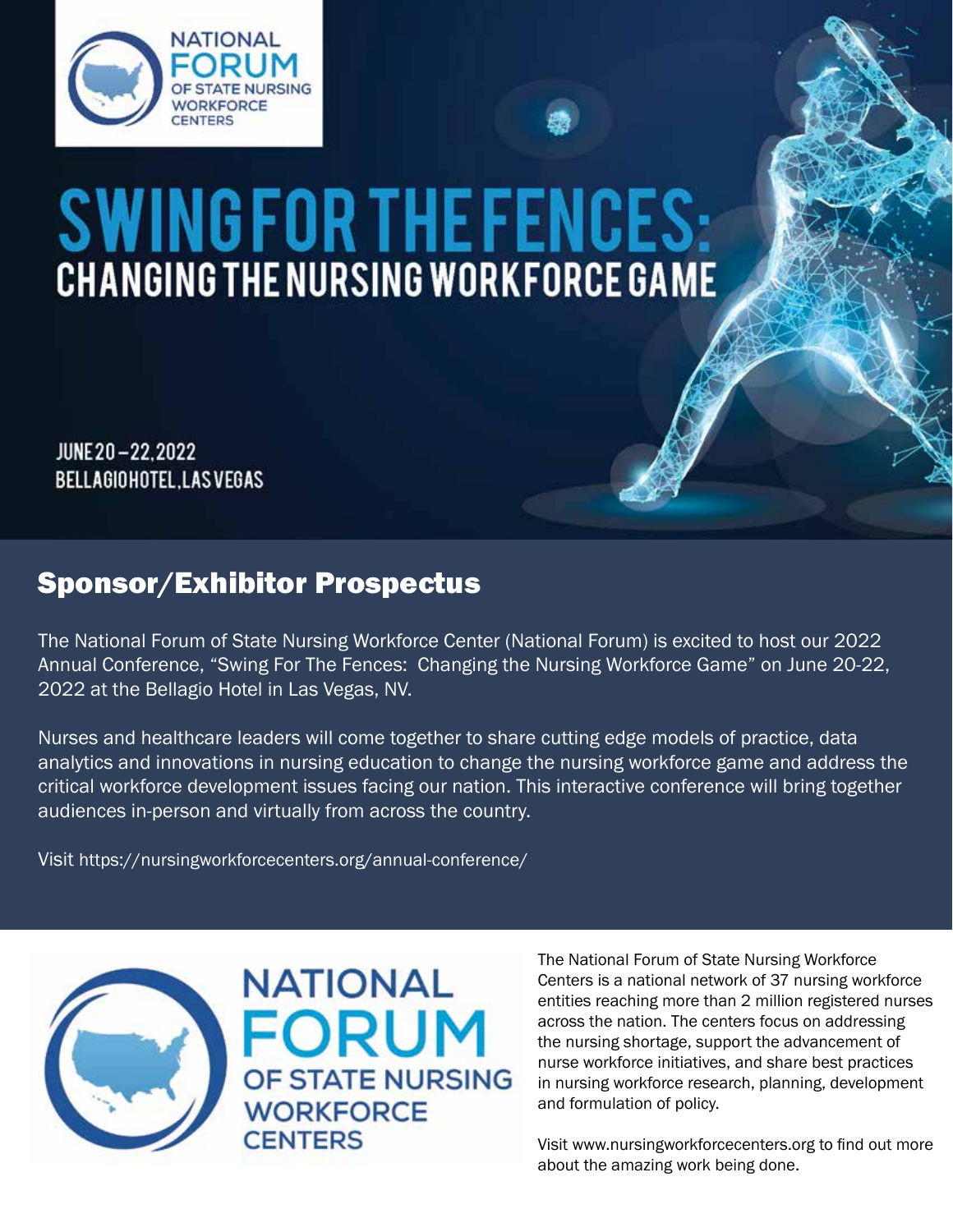# **SWINGFOR THE FENCES:** CHANGING THE NURSING WORK FORCE GAME

JUNE 20-22.2022 BELLAGIOHOTEL.LASVEGAS

#### PROMOTIONAL OPPORTUNITIES

Take advantage of this opportunity to promote your company's products and/or services to up to 400 in-person and virtual attendees. There are many high visibility sponsorship options along with digital media opportunities offering exposure through the conference website, pre & post-conference marketing, digital program and conference mobile app.

View all the sponsorship, advertising and exhibiting options on page 3. Space is limited, reserve your spot today! First come, first serve.

#### **AUDIENCE**

Attendees are nursing and healthcare leaders from across the country including:

- National and state healthcare and nursing workforce researchers and data professionals
- Federal and state regulators in labor, public health and workforce strategy
- Administrators, leaders, and direct care workers from practice facilities
- Deans and faculty from educational institutions

#### QUESTIONS & INQUIRIES

#### QUESTIONS & INQUIRIES

If you have any questions or would like to inquire further on a sponsorship or exhibitor opportunities, please contact our Sponsorship & Exhibitor Co-chairs

- Marcia Proto at Marcia@CTCenterForNursingWorkforce.com
- Laura Chandler at Laura@ColoradoNursingCenter.org

# For more information about the conference, visit https://nursingworkforcecenters.org/annual-conference/.

### IMPORTANT DATE

Sponsorship Deadline Extended: May 31, 2022